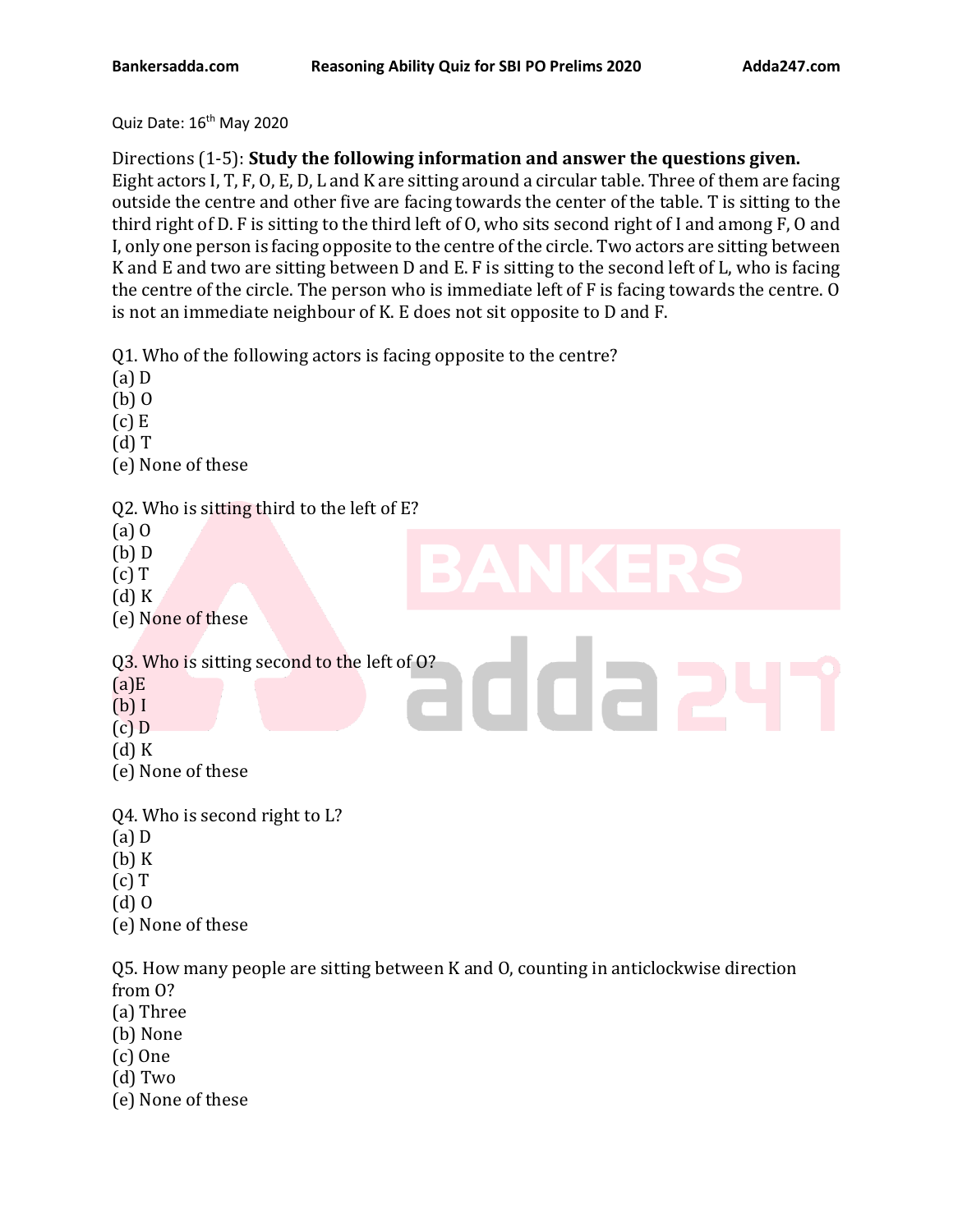Directions (6-10): **Study the following information to answer the given questions:** Eleven persons A, B, C, D, E, F, G, H, I, J, K are sitting in such a way that some are facing North and some of them are facing south. Not more than two consecutive persons face same direction. No two persons sit adjacent to each other according to the English alphabet (i.e. B does not sit adjacent to A and C and so on).

D sits 2nd from one of the ends and faces south. Four persons sit between D and J. Persons at both the ends face same direction as C, who is sitting exactly in the middle of the row. Number of the persons sitting to the right of C is one more than those sitting right of J. Both C and J face opposite direction. Two persons sit between J and K, who faces same direction as C. E and H are neighbors of each other. Both G and I are immediate right to each other, one of them is next to C. Four persons sit between E and G. Immediate neighbors of D face same direction. A is not neighbor of D. Not more than four persons face south.

Q6. How many persons in the above arrangement are facing north?

- (a) 7
- (b) 6
- (c) 5
- (d) 8
- (e) None of these

Q7. Who among the following represents the pair of persons who are immediate neighbor of B?

- (a) A-F
- (b) G-D
- (c) H-D
- (d) J-C
- (e) None of these

Q8. Four of the following five forms a group, who does not belong to that group?

- (a) C
- (b) A
- (c) B
- (d) G
- (e) H

Q9. Which of the following pair represents the persons sitting at the ends?

- (a) D-E
- (b) A-B
- (c) F-A
- (d) G-B
- (e) A-C

Q10. Who among the following sits  $5<sup>th</sup>$  right to H?

- (a) E
- (b) B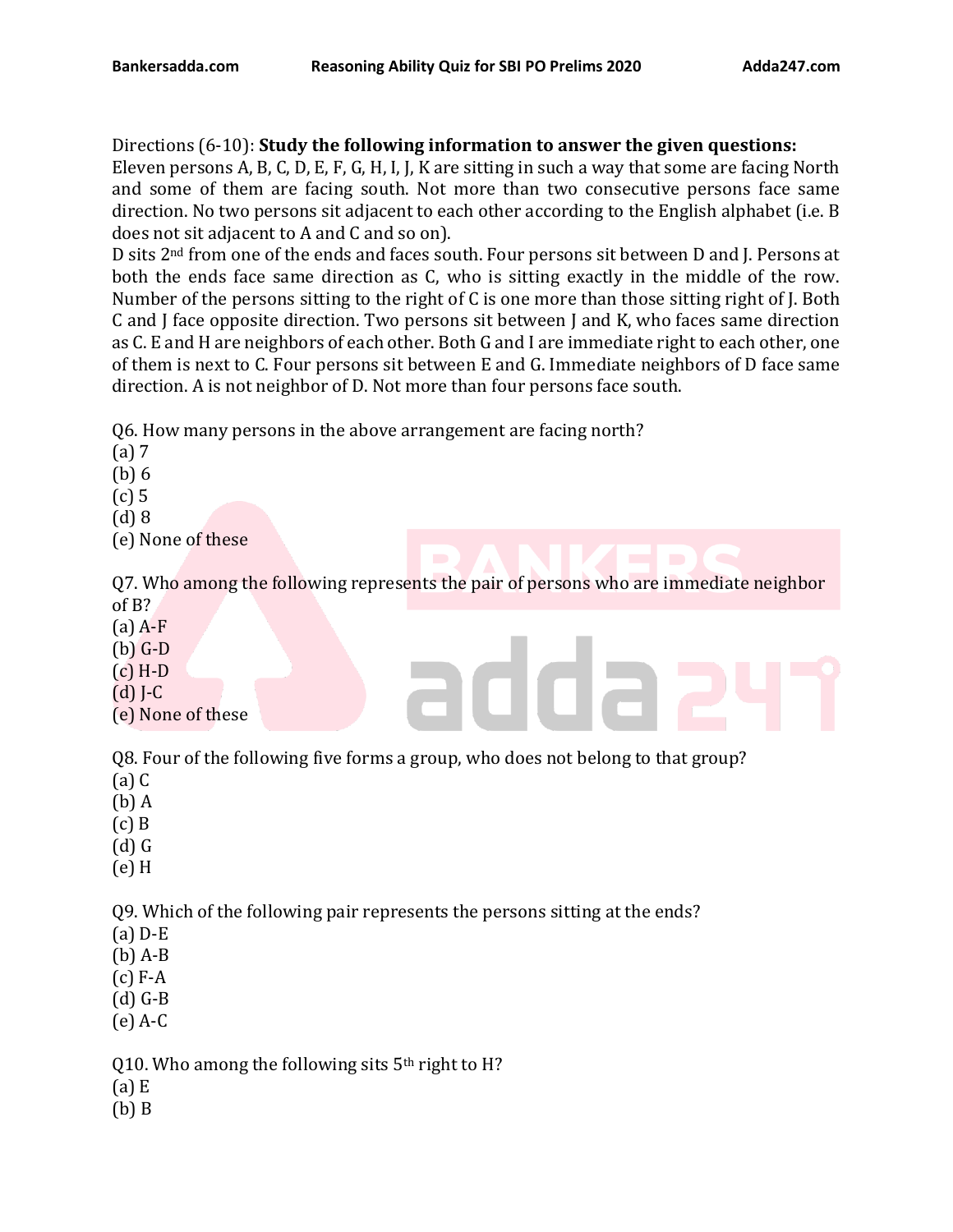$(c)$  F (d) G (e) None of these

Directions (11-15): **Read the information carefully and answer the questions:**

Eight persons P, Q, R, S, T, U, V and W live on different floors in the same building, the building has eight floors from 1 to 8 in such a way that ground floor is numbered 1, the above floor is numbered 2 and so on. The top most floor is numbered 8.

S lives on even numbered floor above the floor numbered 5. There are only two persons live between the floor on which V and W live. P lives immediate above the floor on which U lives. V lives on an even numbered floor below the floor on which S lives. R lives on floor numbered 4. There are only three persons lives between U and T who lives on odd numbered floor above the floor on which R lives.

Q11. Who among the following lives on topmost floor?

- (a) W (b) V (c) Q (d) S (e) None of these Q12. T lives on which of the following floor? (a) 1st (b) 3rd (c) 4th (d) 5th (e) None of these Q13. How many floors are between Q's floor and U's floor? (a) Four (b) Five (c) Three (d) Two (e) None of these Q14. W lives on which floor? (a) 4th (b) 3rd (c) 2nd
- (d) 1st
- (e) 6th

Q15. How many floors are between the one who lives immediately below W and V?

- (a) Two
- (b) Three
- (c) One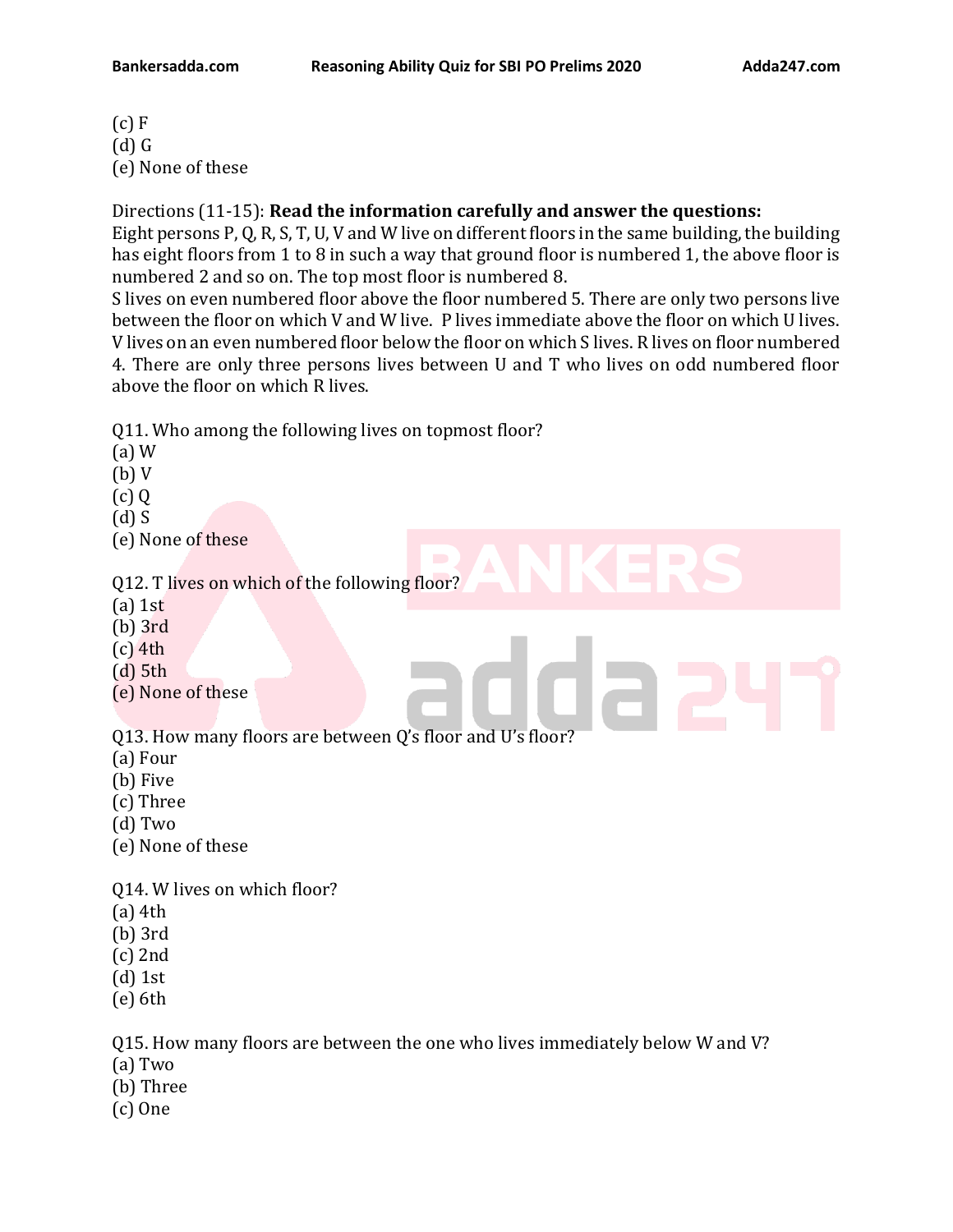## (d) Five (e) No one



### **Solutions**





# S2. Ans.(b) S3. Ans.(a)

- S4. Ans.(a)
- S5. Ans.(d)

# ida



Solutions (11-15):